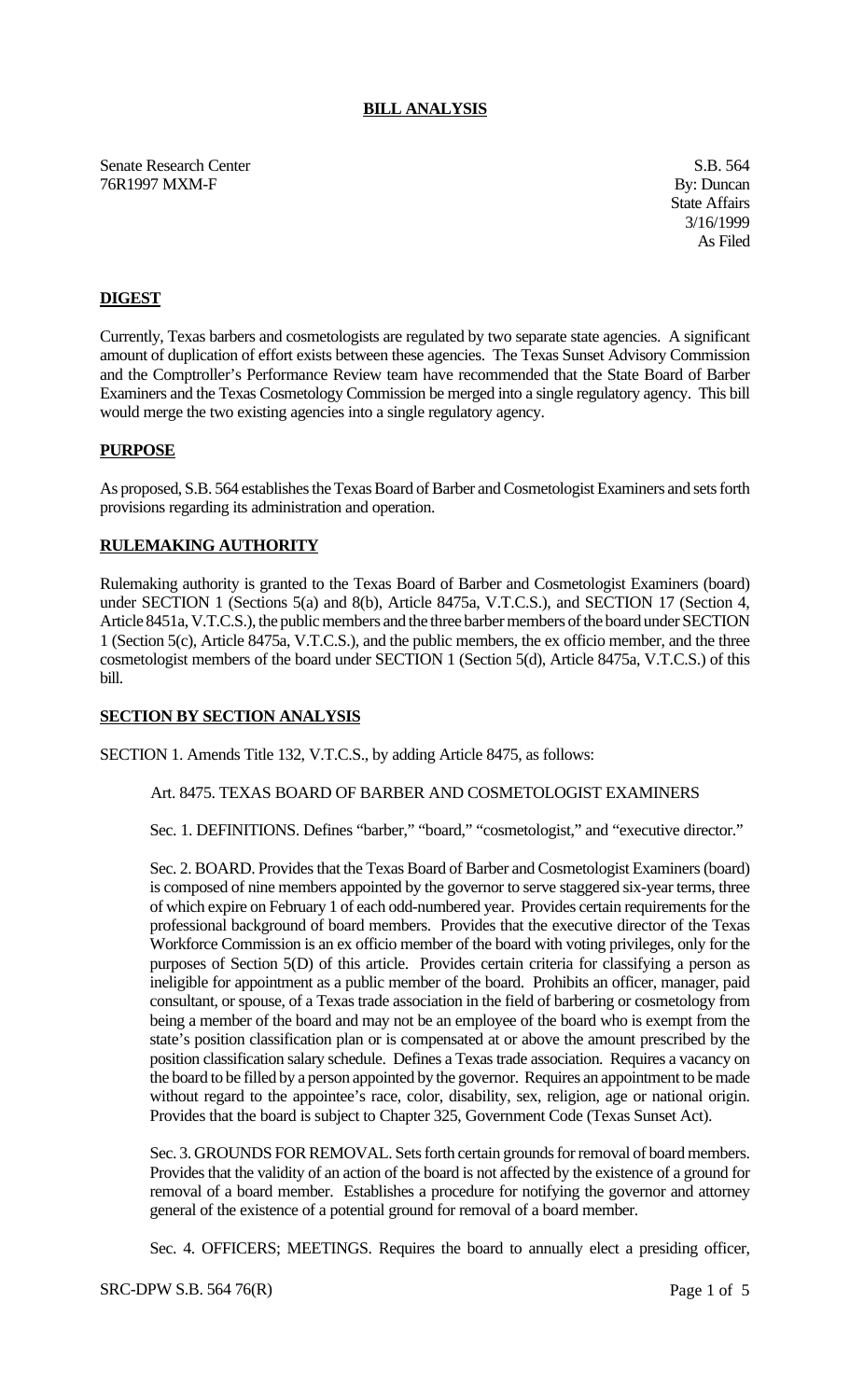assistant presiding officer, and a secretary-treasurer. Requires the board to meet annually and at the call of the presiding officer.

Sec. 5. BOARD POWERS AND DUTIES. Requires the board to adopt rules for the administration of this article and the operation of the board, the administration of Article 8407a, V.T.C.S., and the administration of Article 8451a, V.T.C.S.. Requires the board to adopt application, examination, licensing, and renewal fees to provide sufficient revenue to cover the costs of administering the programs under the authority of the board and other responsibilities. Authorizes only the public members and the three barber members of the board to adopt rules or participate in disciplinary proceedings in administering Article 8407a, V.T.C.S.. Provides that the participation of four barber and public members is required for a quorum under this subsection. Authorizes only the public members, the ex officio member, and the three cosmetologist members of the board to adopt rules or participate in disciplinary proceedings in administering Article 8451a, V.T.C.S.. Provides that the participation of four cosmetologist, public, and ex officio members is required for a quorum under this subsection. Authorizes the board to appoint an executive director who may hire other personnel as necessary.

Sec. 6. CONFLICT OF INTEREST. Prohibits a person from serving as a member of the board or acting as general counsel to the board if the person is required to register as a lobbyist under Chapter 305, Government Code.

Sec. 7. PERSONNEL POLICIES. Requires the executive director to develop an intra-agency career ladder program which is required to post all positions concurrently with any public posting. Requires the executive director to develop a system of annual performance evaluations based on documented performance. Requires all merit pay for board employees to be based on this system. Requires the board to develop and implement policies that separate the policymaking responsibilities of the board and the management responsibilities of the executive director and the board's staff.

Sec. 8. PUBLIC INTEREST INFORMATION. Requires the board to prepare and make public the functions of the board and the procedures by which complaints are filed and resolved. Requires the board to establish, by rule, methods by which consumers are notified of the name, mailing address, and telephone number of the board to direct complaints to the board. Sets forth places in which the board may provide the required notification to a person regulated under this article. Requires the board to develop materials and programs to educate the public on certain issues.

Sec. 9. AGENCY FUNDS. Provides that all money paid to the board under this article is subject to Chapter 404F, Government Code.

Sec. 10. COMPLAINTS. Requires the board to keep certain information about each complaint. Sets forth requirements for the information. Requires the board to keep complaints filed that the board has the authority to resolve and to provide policies and procedures to the person filing the complaint and to persons complained about. Requires the board to provide quarterly notification of the complaint's status to those directly affected until final disposition, unless the notice would jeopardize an undercover investigation.

Sec. 11. EQUAL EMPLOYMENT OPPORTUNITY. Requires the executive director to prepare and maintain a witten policy statement to ensure the implementation of an equal employment opportunity program. Sets forth information the policy statement must include. Requires the policy statement to be updated annually. Requires the governor's office to deliver a biennial report based on the information received under this section, separately or as a part of other reports made to the legislature.

Sec. 12. STANDARDS OF CONDUCT. Requires the executive director to provide the board and the board's employees with information regarding the qualifications for their office and standards of conduct for state officers or employees.

Sec. 13. PUBLIC ACCESS. Requires the board to provide the public with a reasonable opportunity to appear before the board. Requires the board to comply with federal and state law relating to accessibility and include a written plan which would allow a person who does not speak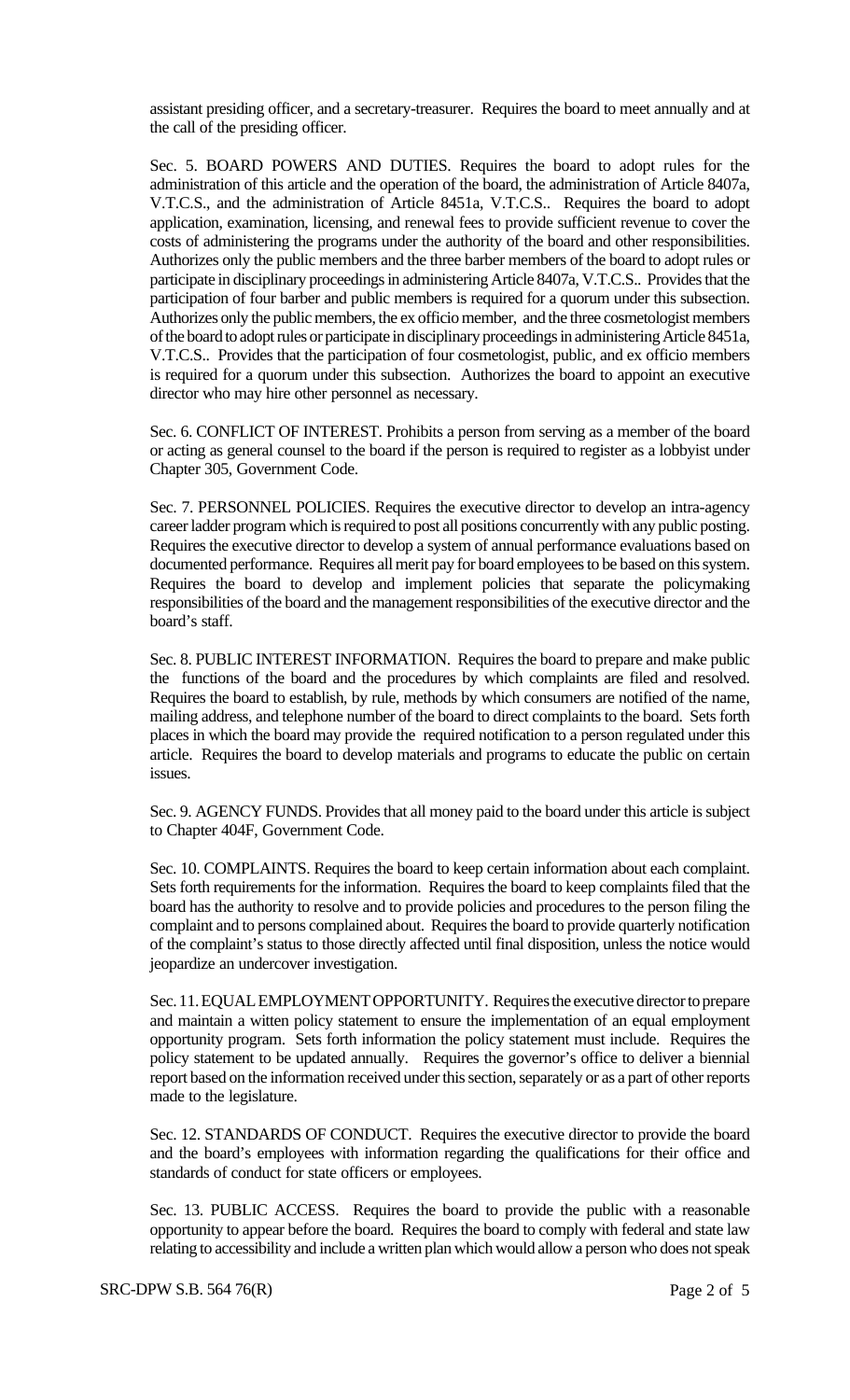English to gain access to the board's programs or services.

Sec. 14. BOARD MEMBER TRAINING. Requires a board member to complete at least one course of a training program. Sets forth the information required to be included in the training program.

SECTION 2. Amends Article 8402,V.T.C.S., as follows:

Art. 8402. New heading: REGISTERING NAME AND LOCATION. Requires every entity operating or managing a barber shop or specialty shop to register with the Texas Board of Barber and Cosmetologist Examiners, rather than the State Board of Barber Examiners. Provides that in order for the public to fix responsibility for services performed by a barber or cosmetologist, rather than a person, licensed by the board the licensed person may only practice at the location to which the board has issued a permit. Requires a sign to be placed in each location regulated under this Act to display certain information. Deletes text avoiding conflicts of jurisdiction. Deletes text prohibiting the board to adopt rules where a location is licensed by two governing agencies. Deletes a provision prohibiting the board from making rules regarding certain requirements. Makes conforming and nonsubstantive changes.

SECTION 3. Amends Section 1, Article 8407a, V.T.C.S., to make a conforming and nonsubstantive change.

SECTION 4. Amends Sections 3(g) and (h), Article 8407a, V.T.C.S., to make conforming and a nonsubstantive changes.

SECTION 5. Amends Sections 4(a) - (1), Article 8407a, V.T.C.S., to delete a provision regarding the Texas Barber Law. Makes conforming and nonsubstantive changes.

SECTION 6. Amends Section 6, Article 8407a, V.T.C.S., to exempt an inmate incarcerated in the Texas Department of Criminal Justice, rather than the Texas Department of Corrections, form the provisions of this Act. Makes conforming changes.

SECTION 7. Amends Section 11(b), Article 8407a, V.T.C.S., to make a conforming change.

SECTION 8. Amends Section 13, Article 8407a, V.T.C.S., to make conforming and nonsubstantive changes.

SECTION 9. Amends Section 15A(f), Article 8407a, V.T.C.S., to prohibit a person who holds a certificate to practice cosmetology issued by the board, rather than the Texas Cosmetology Commission (commission), from practicing under that authority at a manicurist specialty shop.

SECTION 10. Amends Section 16(c), Article 8407a, V.T.C.S., to make a conforming change.

SECTION 11. Amends Section 18(f), Article 8407a, V.T.C.S., to make conforming changes.

SECTION 12. Amends Section 23a, Article 8407a, V.T.C.S., to make a conforming change.

SECTION 13. Amends Section 27a(a), Article 8407a, V.T.C.S., to make a conforming change.

SECTION 14. Amends Section 28(a), Article 8407a, V.T.C.S., to make conforming changes.

SECTION 15. Amends Section 29, Article 8407a, V.T.C.S., to delete existing Subsections (b) - (e), regarding functions of the board, procedures for directing complaints, public open comment, and services for non-English speaking people. Makes a nonsubstantive change.

SECTION 16. Amends Section 1(2), Article 8451a, V.T.C.S., to define "board."

SECTION 17. Amends Section 4, Article 8451a, V.T.C.S., as follows:

Sec. 4. New heading: POWERS AND DUTIES OF BOARD. Prohibits the board from adopting rules restricting persons regulated by the board under this Act. Deletes provision authorizing the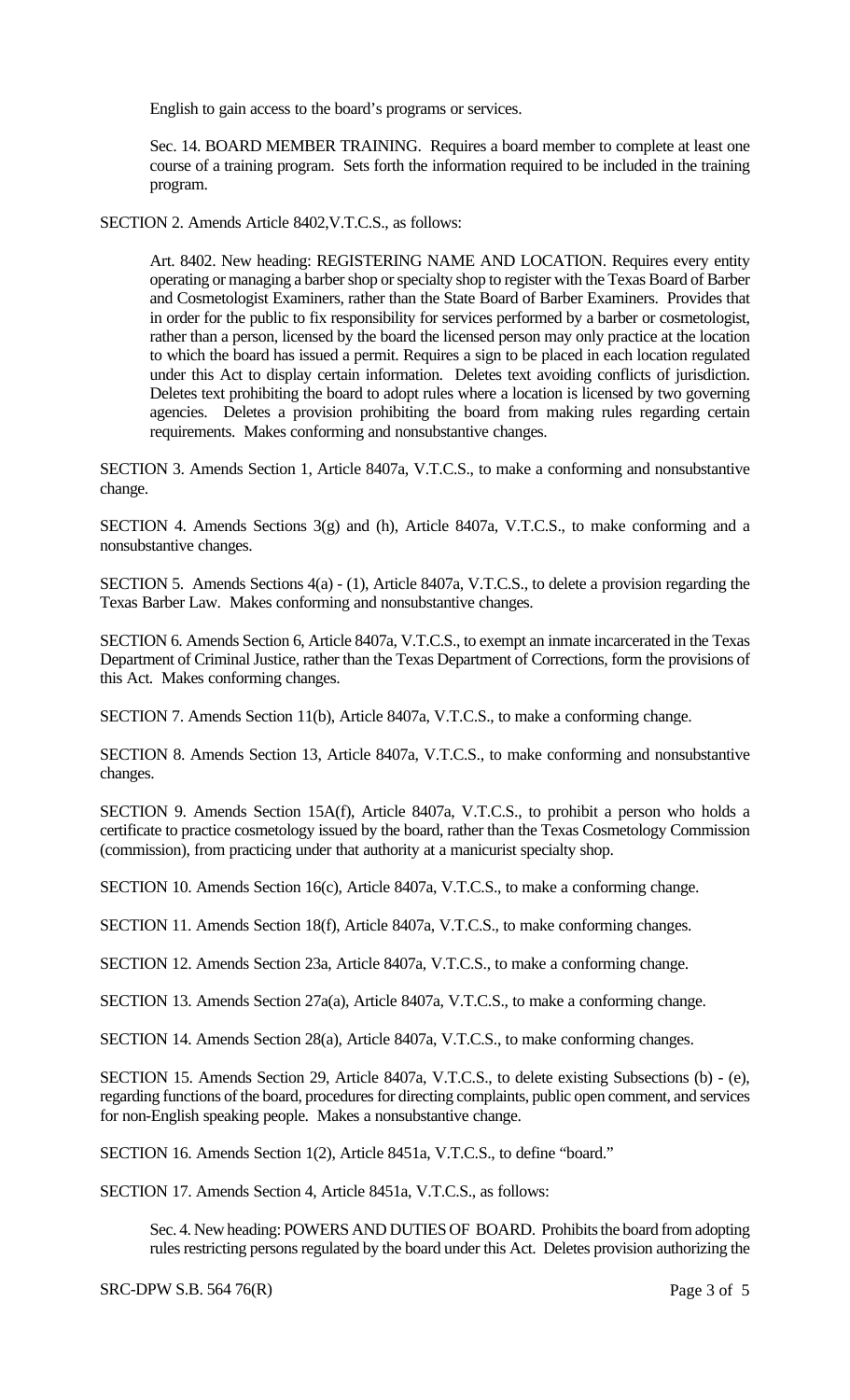board to issue rules after a public hearing. Deletes existing Subsection (a), regarding the provision of certain information to employees, respective responsibilities, open public comment, services for non-English speaking people, hiring practices, and necessary fees. Makes conforming changes.

SECTION 18. Amends Sections 10(b), (c), and (d), Article 8451a, V.T.C.S., to make conforming changes.

SECTION 19. Amends Sections 11(b), (c), and (d), Article 8451a, V.T.C.S., to make conforming changes.

SECTION 20. Amends Sections 12(b), (c), (d), and (e), Article 8451a, V.T.C.S., to make conforming changes.

SECTION 21. Amends Sections 13(b), (c), (d), and (e), Article 8451a, V.T.C.S., to make conforming changes.

SECTION 22. Amends Sections 13A(b), (c), (d), and (e), Article 8451a, V.T.C.S., to make conforming changes.

SECTION 23. Amends Section 15(b), Article 8451a, V.T.C.S., to make conforming changes.

SECTION 24. Amends Section 16, Article 8451a, V.T.C.S., to make conforming changes.

SECTION 25. Amends Section 17(b), Article 8451a, V.T.C.S., to make conforming changes.

SECTION 26. Amends Section 18(b), Article 8451a, V.T.C.S., to make conforming changes.

SECTION 27. Amends Sections 19(b), (c), (d), and (e), Article 8451a, V.T.C.S., to outline provisions for certain persons ,in order that the public may fix responsibility for services performed by persons licensed as barbers by the board, rather than the State Board of Barber Examiners. Provides that a person licensed to practice barbering by the board, rather than barber board, may practice at only certain locations. Authorizes a person licensed to practice cosmetology by the board to practice at only certain locations. Deletes text regarding avoiding confusion of the public and avoiding conflicts of jurisdiction between such board and commission which might impede effective administration or enforcement of the laws under their respective jurisdiction, from and after January 31, 1980. Makes conforming changes.

SECTION 28. Amends Sections 20(b), (c), and (d), Article 8451a, V.T.C.S., to make conforming changes.

SECTION 29. Amends Sections 20A(b), (c), and (d), Article 8451a, V.T.C.S., to make conforming changes.

SECTION 30. Amends Sections 21(b), (c), (d), (e), and (k), Article 8451a, V.T.C.S., to make conforming changes.

SECTION 31. Amends Sections 21A(a) - (e), Article 8451a, V.T.C.S., to require the board to collect certain fees at a certain time. Deletes a provision regarding bond requirements. Makes conforming changes.

SECTION 32. Amends Section 21B, Article 8451a, V.T.C.S., to make conforming changes.

SECTION 33. Amends Sections 22(b), (c), (d), (f), and (g), Article 8451a, V.T.C.S., to make conforming changes.

SECTION 34. Amends Section 29, Article 8451a, V.T.C.S., to make conforming changes.

SECTION 35. Amends Section 30, Article 8451a, V.T.C.S., to make conforming changes.

SECTION 36. Amends Sections 33(d) - (h), Article 8451a, V.T.C.S., to make conforming changes.

SECTION 37. Amends Section 34, Article 8451a, V.T.C.S., to make conforming changes.

 $SRC-DPW S.B. 564 76(R)$  Page 4 of 5